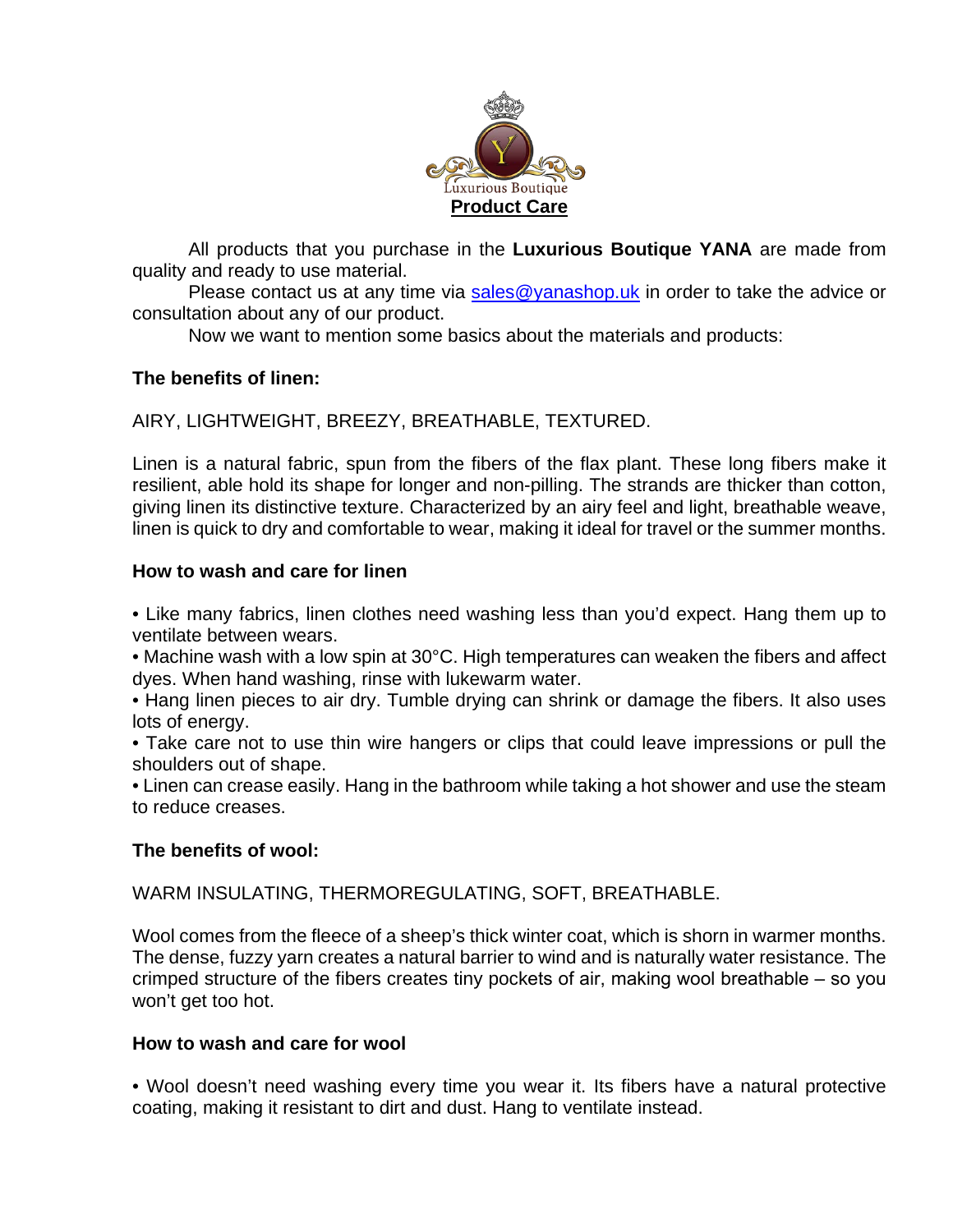• To wash wool, use a specialist wool detergent at 30°C with a low spin setting. Squeeze out any excess water for heavier garments, without wringing.

• Dry woolens flat on a rack, placing a towel underneath to absorb any drips. Hanging wool up to dry will stretch pieces out of shape.

• Fold knitwear and store in drawers with mothballs. The weight of the wool will pull the piece out of shape if it's hung up.

• Pills occur naturally with friction and can be easily removed with a pilling comb or a fabric shaver.

# **The benefits of silk:**

FINE, DELICATE, FLUID, ELEGANT, LIGHT‐CATCHING.

Silk's lustrous quality comes from the prism-like structure of its fibers, which reflect light. These low‐density fibers are spun into a lightweight, breathable yarn. Silk appears fluid and delicate, but this textile is surprisingly strong and was once used in the canopies of parachutes. As a non‐conductor of heat, silk can keep you cool in summer and warm in winter.

## **How to wash and care for silk**

• Silk shouldn't be washed after every wear. Instead, hang silk garments to ventilate, away from direct sunlight which can damage the color.

• Silk is best hand-washed with a specialist detergent in lukewarm water, without soaking as this can release some dye. Rinse the silk garment without wringing.

• To machine wash silk, wash at 30°C or lower, on a low spin using a small amount of detergent. A mesh bag can help protect silk garments from snagging or twisting too much in the washer.

• To dry, lay the silk garment on a towel and roll up the towel to absorb excess moisture. Then lay flat on a drying rack or hang to air dry.

• To iron silk, use the lowest temperature on an iron, or for an energy-efficient method, simply hang in the bathroom while taking a hot shower. The steam will reduce creases.

## **The benefits of cotton:**

BREATHABLE, CRISP, SOFT, EVERYDAY COMFORTABLE.

From crisp poplin to soft jersey, cotton is a natural fiber that comes from the boll of a cotton plant. Whatever form it takes, cotton is always breathable and regulates heat to help you maintain a comfortable temperature.

## **How to wash and care for cotton**

• Cotton can be machine or hand washed. To prevent garments from shrinking and to keep them looking their best, wash at 30°.

• Place delicate items in a mesh bag to help prevent snagging or twisting during machine cycles.

• Pre -treat stains before washing by dabbing a small amount of stain remover on the area. For darker pieces, patch test on an inside seam to check the color won't be affected.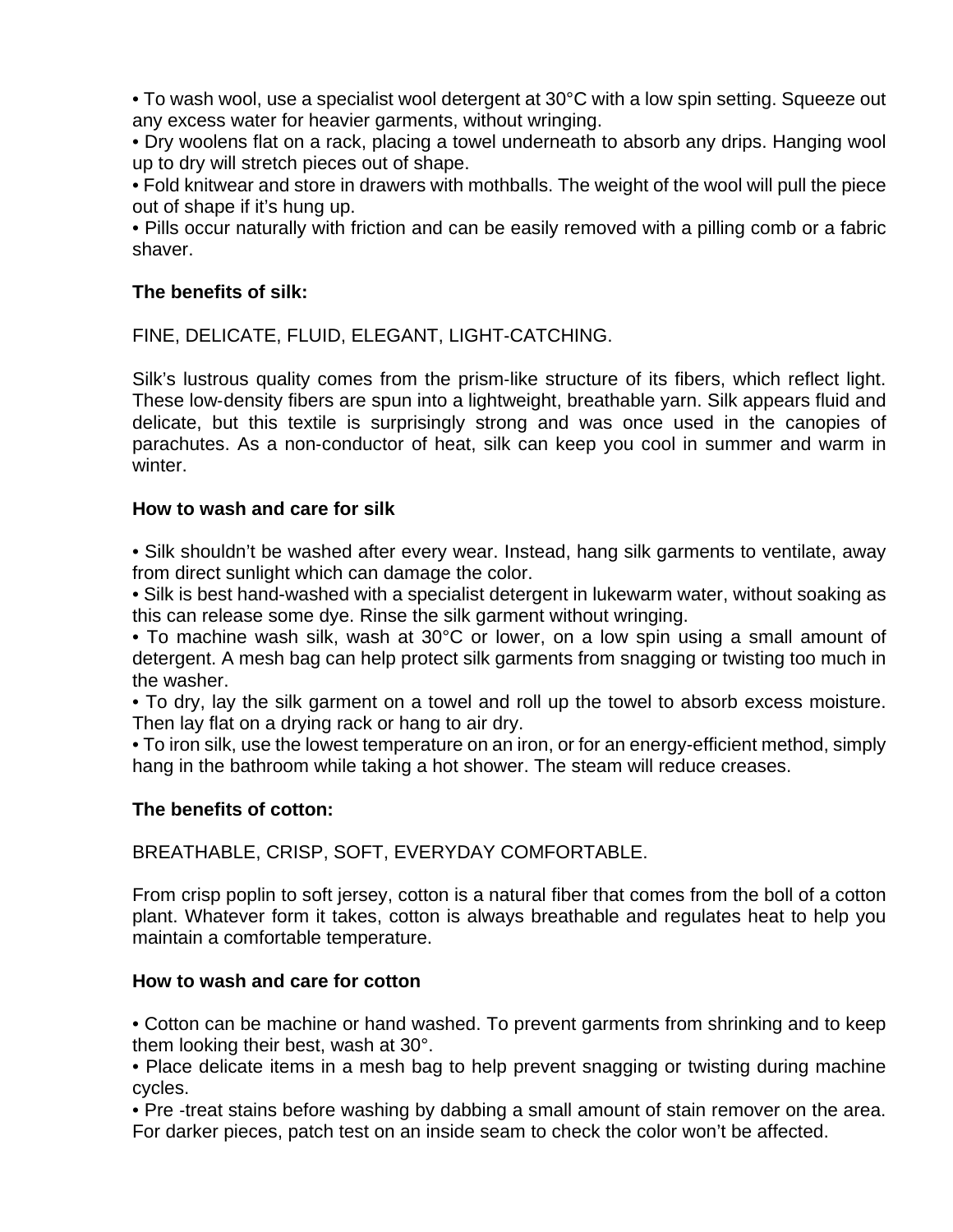Hang cotton out to dry, as heat from tumble dryers can cause it to shrink. This also saves energy.

## **The benefits of denim:**

CLASSIC, CASUAL, HARDWEARING, VERSATILE EVERYDAY.

Denim is a fabric defined by its twill structure ‐ which is exceptionally durable. Originally worn by workers, today this classic cloth is a staple in many wardrobes. Denims can range from 100% cotton to blends that allow them to stretch.

## **How to wash and care for denim**

• You don't need to wash denim and jeans all the time. A few times per season should be more than enough. This makes denim last longer and helps the environment.

- In-between washes, you can spot clean surface dirt with a damp cloth.
- To wash denim, a gentle machine wash at 30°C or lower is ideal. There are also specialist detergents available.
- Wash denim inside out to stop the color fading.

• Hang out to dry, as heat from a tumble dryer could cause shrinkage. The weight of the denim will help to pull out any creases. Avoid using an iron as heat can weaken the fibers.

## **The benefits of leather:**

## SMOOTH, SOFT, SUPPLE, FLEXIBLE, DURABLE.

Leather is made from a tanned hide. It comes in many forms, from butter-soft leathers to hard-wearing ones. Leather is resistant to damage ‐ though the softer the leather the easier it may scratch. With time and wear, leather items will develop a patina and unique character.

## **How to clean and care for leather**

- Leather can be spot cleaned with a slightly damp cloth.
- Keep leather supple and conditioned with a specialist leather balm. Apply a small amount with a cloth and buff gently.
- Hang leather garments to ventilate between wears, avoiding direct sunlight.
- Wooden shoe trees help keep the shape and slow down the creasing that happens with wear.
- When travelling and storing, roll leather garments to avoid fold creases.
- Softer leathers can scratch! Be careful with sharp items like keys.

# **The benefits of merino:**

LIGHTWEIGHT, INSULATING, THERMOREGULATING, SOFT.

Merino is a wool that comes from the Merino sheep, an ancient breed that survives harsh winters and warm summers thanks to its cozy fleece. The fibers have a wavelike structure